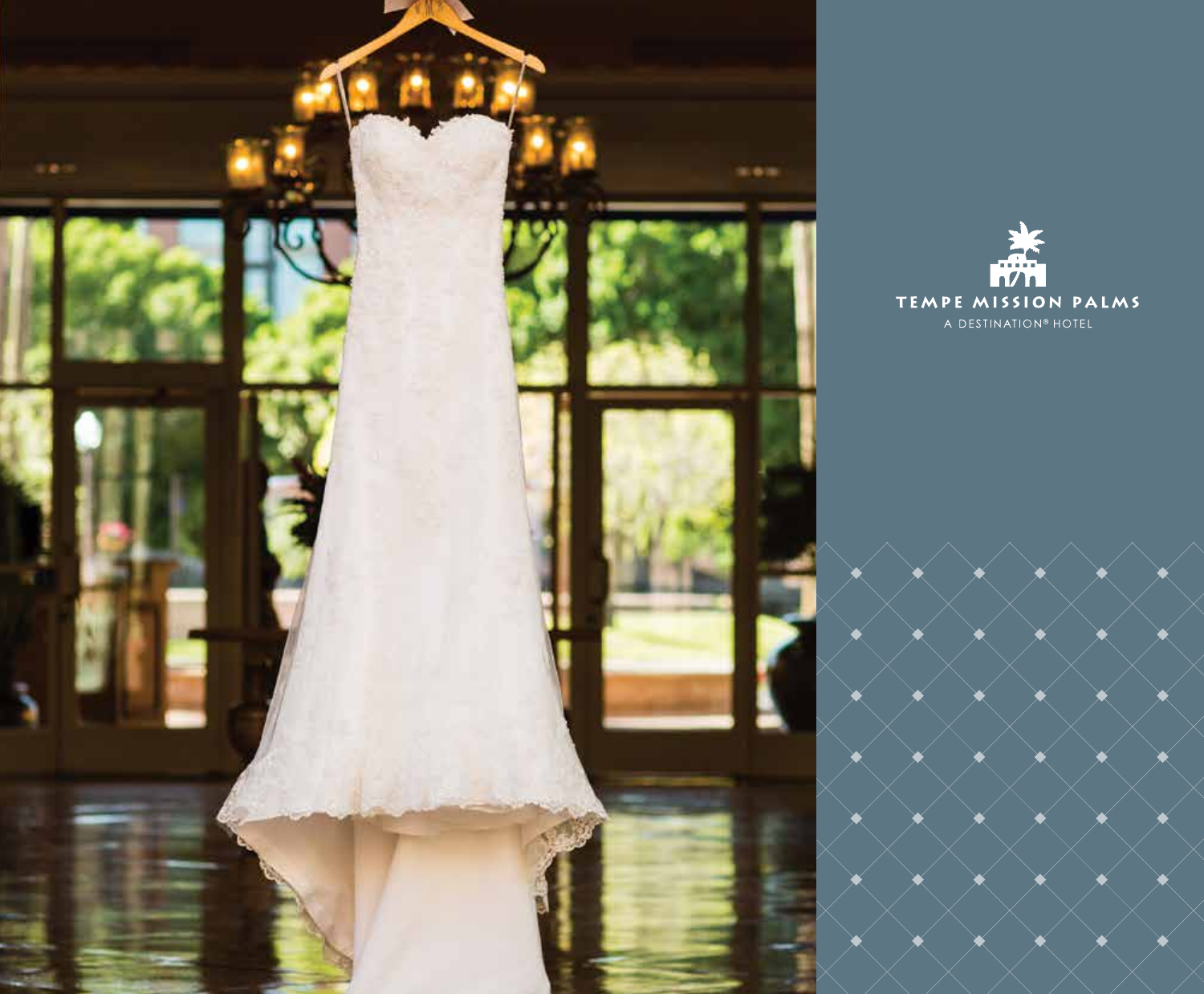

2ND FLOOR



Offering 30,000 square feet of function space, the Tempe Mission Palms hotel's picturesque wedding and event venues are comprised of elegant ballrooms, outdoor terraces and lush courtyards amidst the Phoenix Mountains and gently undulating desert terrain.

Our spacious event and wedding venues in Tempe offer flexible floor plans to accommodate a variety of sized events and layouts. From wedding rehearsal dinners, wedding ceremonies, and receptions to social events, guests can easily travel from the nearby Phoenix area. Our staff of professionals will devote themselves to you and your guests - making certain that the wedding, reception or social event of your dreams becomes a reality in Tempe.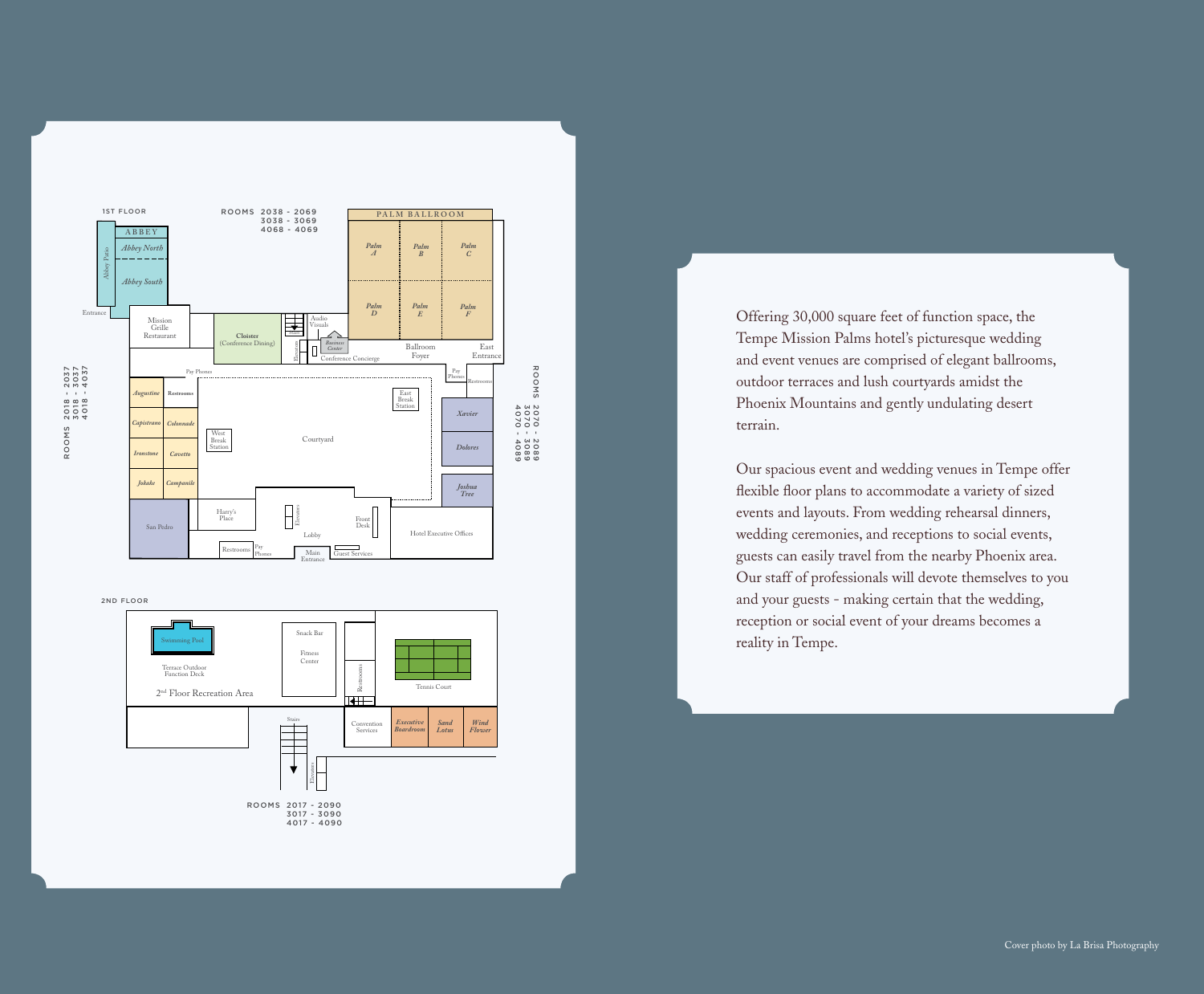



### **CEREMONY PACKAGE**

Must be accompanied by a Reception Package

The Tempe Mission Palms is a lush and inviting courtyard property, beautiful for an outdoor Arizona ceremony.

### ceremony fee includes:

- Rehearsal Prior to Ceremony Date and time is based on availability and must be scheduled in advance.
- Complimentary Changing Rooms for the Bride and Groom
- White Garden Chairs
- Sound System for your Vows\*
- Guest Book Table & Gift Table
- Personalized Directional Signage
- Water Service for your Guests

\*Ceremony Music must be provided by a DJ or Musician. The Sound System included in the Ceremony is for the Vows only.

# **WEDDING RECEPTION PACKAGE**

### your reception package includes:

### **RECEPTION**

- Choice of Two (2) Displayed or Butler Passed Hors d'oeuvre Selections
- Floor Length Ivory Linens, Mirror & Votive Candle Centerpieces
- Dance Floor, Gift Table, Guest Book Table

### dinner

- Choice of Plated or Buffet Selections
- Plated Selection includes your choice of Salad or Soup

### customized wedding cake

-Your Selection of Cake Flavor, Filling & Design

# complimentary accommodations for bride & groom for your wedding night

- Late Night Chocolate Dipped Strawberries & Sparkling Wine for Two

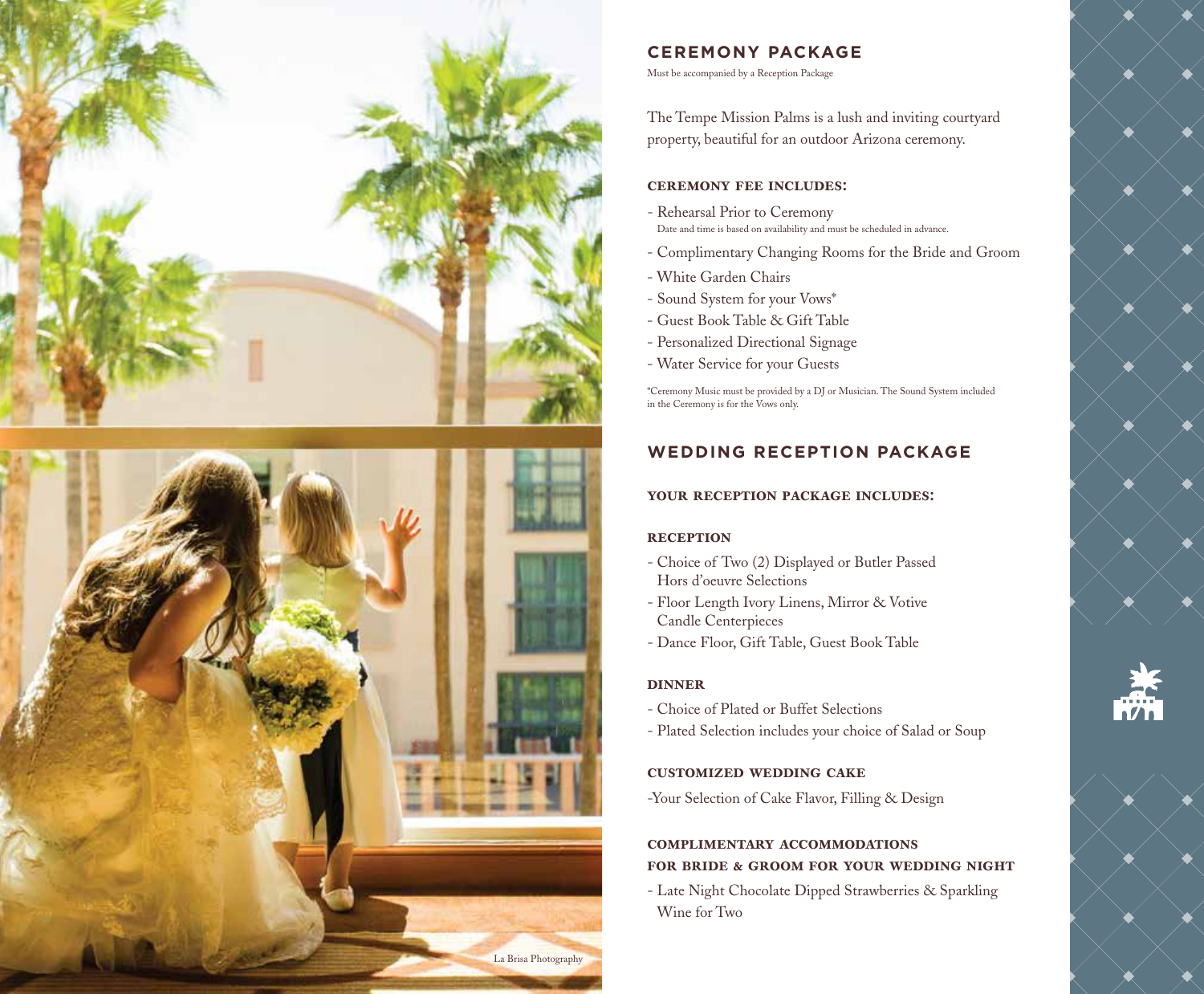



### **HORS D'OEUVRE SELECTIONS**

Included in Dinner Price for Plated or Buffet Option

Please Select Two Displayed or Butler Passed Hors d'oeuvres.

hors d'oeuvre displays

### gourmet cheese platter

Imported and Domestic Cheeses, Dried Fruits, Nuts and Berries with Artesian Breads and Crackers

### garden grown vegetable crudités

Carrots, Broccoli, Squash, Zucchini, Mushrooms and Bell Peppers served with Herbed Ranch Dipping Sauce

### seasonal fruit platter

Assortment of Seasonal Melons, Berries and Fruit Flavored Yogurt Dipping Sauce

# or butler passed hors d'oeuvres

### hot selections

- Flame Grilled Beef and Vegetable Kabobs
- \*Roasted Green Chili and Cheese Triangle
- Chicken and Cheese Empanada
- Cashew Chicken Spring Roll
- Machaca Beef Burrito
- \*Vegetable Spring Roll
- \*Spanakopita

#### cold selections

- Seared Rare Beef with Horseradish Cream
- Tequila Smoked Salmon on Corn Crisp
- Asian Chicken Salad in Spring Roll Cup
- \*Red and Yellow Tomato Bruschetta
- Pesto Crab Stuffed Cherry Tomato
- \*Vegetable Summer Spring Roll
- Smoked Salmon Pinwheel

\* Indicates Vegetarian Option



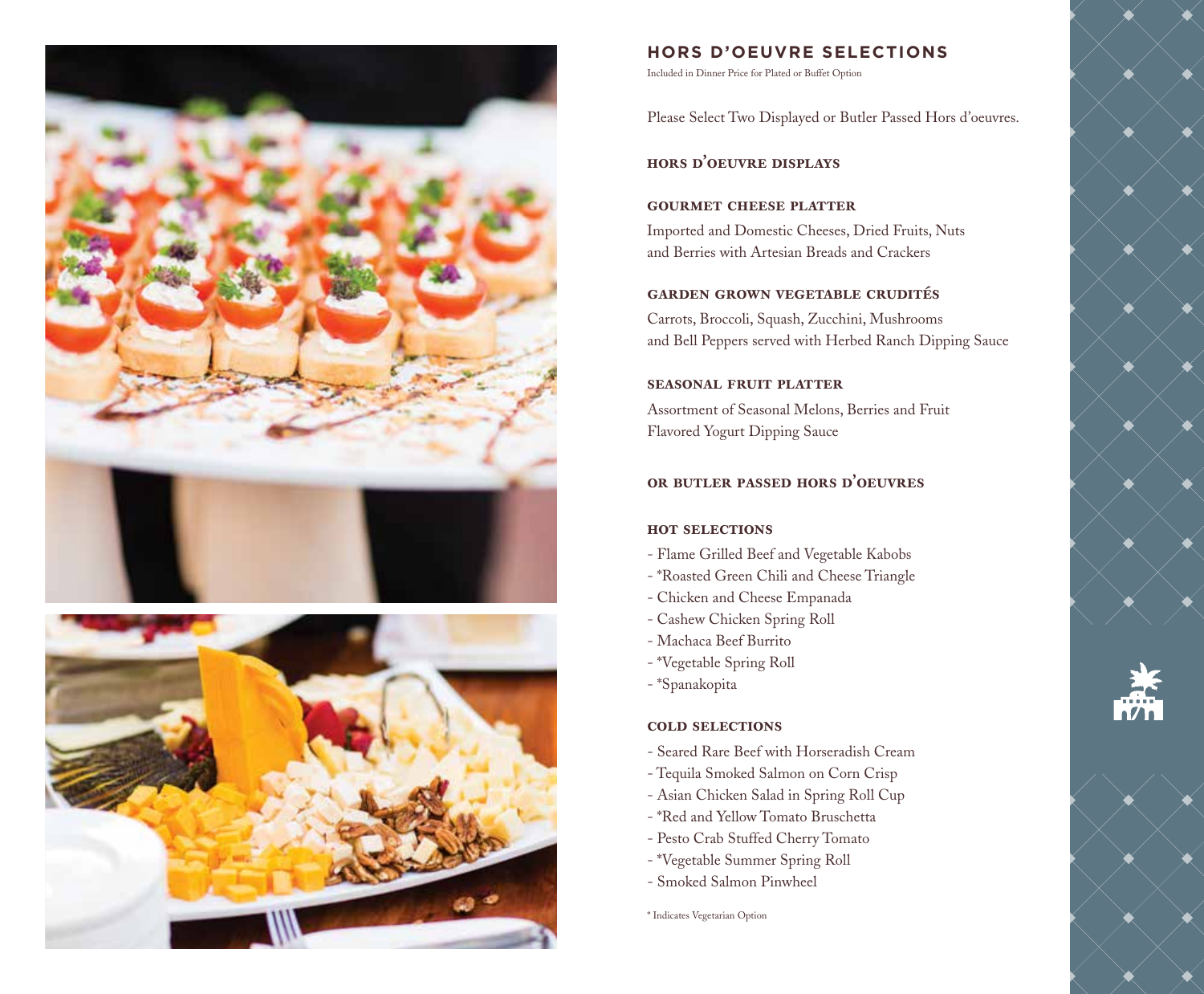

# **PLATED ENTREES** (Select One)

(Pricing Includes Reception, Salad or Soup, Entrée & Wedding Cake.)

- Two entrée options will incur a \$6.50 per person surcharge.
- Three entrée options will incur an \$8.50 per person surcharge.
- For Multiple Option Menus, Price of Highest Entrée will be applied to all Selections.

## rosemary marinated chicken breast

Buttered Mashed Potatoes with Garlic Glazed Baby Carrots and Creamed Pan Jus

# prosciutto and sage wrapped chicken breast

Goat Cheese Chive Mashed Yukon Potatoes with French Beans

crab stuffed chicken breast Lemon Grass Infused Arborio Rice and Mango Salsa

lemon fennel rotisserie chicken Smashed Red Potatoes and Poached Broccolini

citrus seared salmon Wild Rice with Fruits and Nuts, Sautéed Aromatic Vegetables

coconut crusted halibut Black Bean and Sweet Corn Saffron Orzo

mesquite grilled flat iron steak Sun-Dried Tomato Polenta and Portobello Mushroom Ragout

herb seared beef tenderloin Wild Mushroom and Horseradish Au Gratin Potatoes with Butter Poached Asparagus

# rosemary roasted flat iron and citrus chive atlantic salmon

Peruvian Potato Puree with Shaved Fennel and Asparagus

# broiled beef tenderloin and BUTTER POACHED MAINE LOBSTER TAIL

Trio of Neapolitan Risottos with Seasonal Vegetables

**SALAD/SOUP** (Select One. Included in Plated Dinner Price.)

# iceberg wedge salad

Smoked Bacon, Cherry Tomato, Maytag Blue Cheese, Shaved Sweet Onion with Balsamic Vinaigrette

# boston bibb salad

Thyme Roasted Forest Mushrooms, Mesquite Smoked Mozzarella, Herbed Grape Tomatoes, Yellow Beet Curls with Burgundy Vinaigrette

# classic caesar salad

Wedge Baby Romaine Hearts, Sliced Roma Tomatoes, Shaved Pecorino, French Bread Crustini with Creamy Roasted Garlic Dressing

spinach arugula salad Frizee, Pecans, Apple, Gorgonzola, Cider Vinaigrette

caprese salad Locally Farmed Roma Tomatoes, Aged Goat Cheese, Micro Basil with Balsamic Reduction and Sea Salt

14 hands merlot poached pear salad Baby Leaf Greens, Walnuts, Berries and Cherve

brandied apple and sweet potato bisque

french onion with gruyere crustini

tomato basil bisque

sweet corn chowder

Add Soup to Salad Course for additional fee.





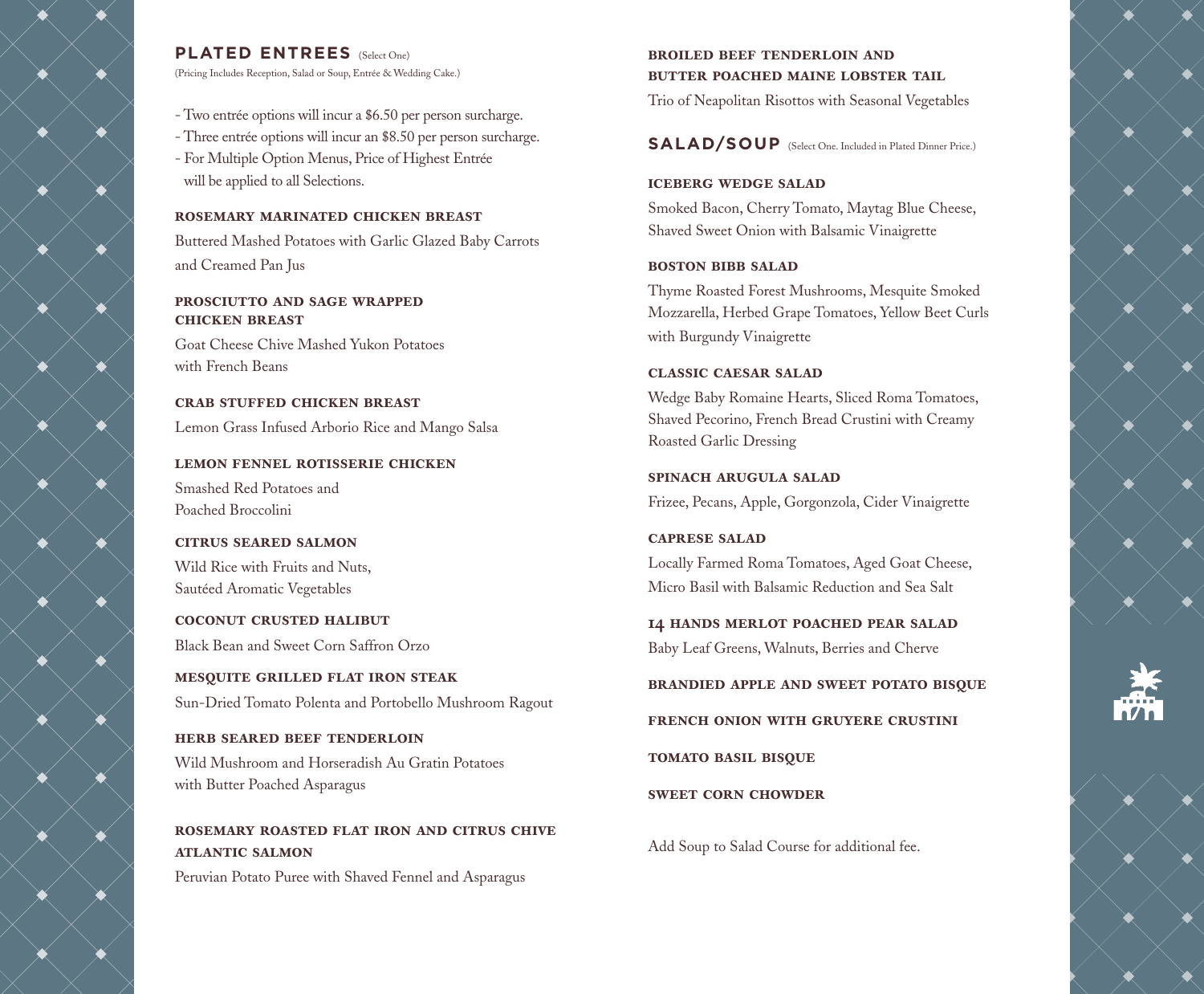

# **WEDDING BUFFET**

Pricing includes Reception, Buffet & Wedding Cake

# **STARTERS**

- Caesar Salad with Focaccia Croutons and Shredded Parmesan
- Grilled Vegetable Antipasti Salad with Cured and Smoked Meats and Cheeses
- Arugula Salad with Roasted Baby Beets and Goat Cheese

# add a farm to table salad bar for an extra \$2 per person

Variety of Seasonal and Local Vegetables and Condiments

# **VEGETABLES** (Select One)

- Butter Roasted Broccoli and Saffron Cauliflower
- Pancetta and Apple Braised Brussel Sprouts
- Honey Orange Glazed Baby Carrots
- Tarragon Roasted Butternut Squash
- Orange Scented Snap Peas
- Baby Sautéed Vegetable
- Green Bean Almondine
- Squash Tomato Gratin

# STARCHES (Select One)

- Spinach Infused and Roasted Garlic Duo of Mashed Potatoes
- Garlic and Herb Roasted Fingerling Potatoes
- Sweet Potato Puree with Caramelized Onions and Cilantro
- Gruyere and Chive Au Gratin Potatoes
- Grilled Sweet Corn and Parmesan Polenta
- Sun-Dried Tomato and Basil Orzo
- Wild Rice Pilaf with Fruits and Nuts
- Gourmet Three Cheese Baked Macaroni
- Creamy Asparagus Risotto

# **ENTREES** (Select Three)

- Seared Chicken with Lemon Caper Cream Sauce
- Herb Grilled Chicken with Balsamic Roasted Mushroom
- Citrus Rotisserie Chicken with Shaved Fennel
- Mesquite Grilled Sirloin with Burgundy Demi-Glace
- Hickory Smoked Sirloin with Sautéed Spinach
- Slow Roasted Prime Rib with Horseradish Cream
- Sugar Rubbed Porkloin and Caramelized Onion Medley
- Bacon Wrapped Porkloin with Roasted Apple Chutney
- Herb Crusted Seared Cod with Braised Wild Greens
- Citrus Seared Salmon with Thyme Roasted Tomatoes
- Pecan Crusted Trout with Aromatic Vegetables

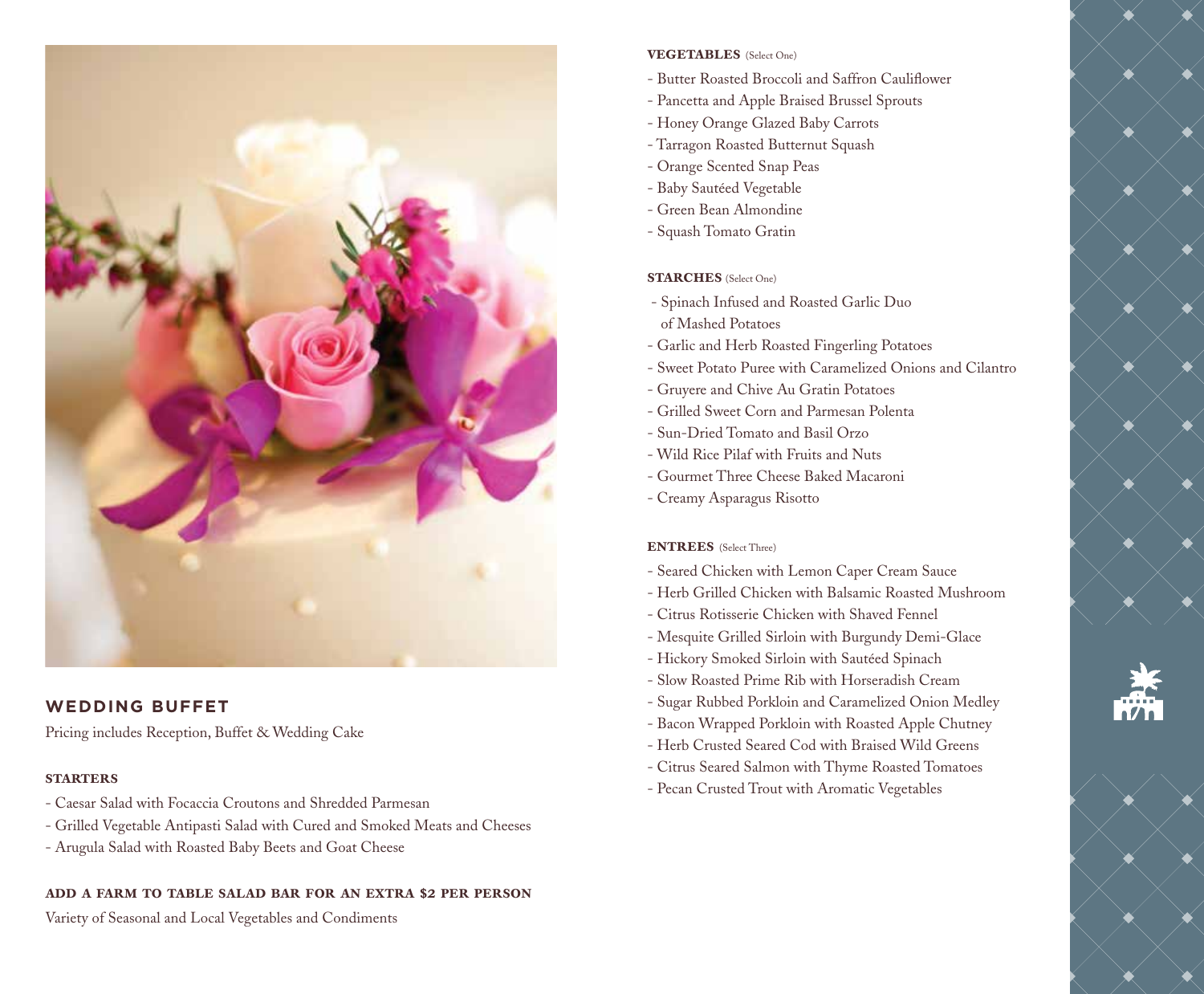# **COMPLETE HORS D'OEUVRES RECEPTION**

# hors d'oeuvre display (Select Two)

### gourmet cheese platter

Imported and Domestic Cheeses, Dried Fruits, Nuts and Berries with Artesian Breads and Crackers

## garden grown vegetable crudités

Carrots, Broccoli, Squash, Zucchini, Mushrooms and Bell Peppers served with Herbed Ranch Dipping Sauce

## seasonal fruit platter

Assortment of Seasonal Melons, Berries and Fruit, Flavored Yogurt Dipping Sauce

## gourmet mediterranean bar

Roasted Garlic, Black Bean and Pesto Hummus, Baba Ghanoush, Olive Tapenade, Spinach Artichoke Dip with Crusty Artesian Breads, Pita Chips and Breadsticks

# butler passed hors d'oeuvres

(Select Two Hot and Two Cold Hors d'Oeuvres)

## hot selections

- Flame Grilled Beef and Vegetable Kabobs
- \*Roasted Green Chili and Cheese Triangle
- Chicken and Cheese Empanada
- Cashew Chicken Spring Roll
- Machaca Beef Burrito
- \*Vegetable Spring Roll
- \*Spanakopita

# cold selections

- Seared Rare Beef with Horseradish Cream
- Tequila Smoked Salmon on Corn Crisp
- Asian Chicken Salad in Spring Roll Cup
- \*Red and Yellow Tomato Bruschetta
- Pesto Crab Stuffed Cherry Tomato
- \*Vegetable Summer Spring Roll
- Smoked Salmon Pinwheel

## cook to order action stations (Select Two)

### tossed to order cobb salad bar

Choose your own combination of Chopped Romaine, Iceberg, Field Greens, Boston Bibb, Grilled Chicken, Honey Glazed Ham, Mesquite Turkey, Tomatoes, Olives, Scallions, Bacon, Blue Cheese, Boiled Egg, Avocado, Sweet Onions and Choice of Dressings

## italian pasta station

Tri-color Tortellini, Penne and Farfalle Pastas tossed to order with Torn Basil Marinara, Pesto/Alfredo Cream Sauce accompanied with Grilled Chicken, Italian Sausage, Rock Shrimp, Sun-Dried Tomatoes, Kalamata Olives, Pine Nuts, Parmesan Cheese and a display of Garlic Herb Breadsticks

MINI SLIDER STATION (Choose any two Sliders from the selections below) BBQ Pork Sliders, House Made Angus Sliders, House Made Southwest Turkey Sliders and House Made Italian Herb Chicken Sliders served with all appropriate condiments based on selections

# vegetable stir fry station

Features your choice of Udon, Soba or Cellophane Noodles sautéed with your custom combination of Snap Peas, Baby Corn, Bamboo Shoots, Water Chestnuts, Straw Mushrooms, Daikon Sprouts, Cilantro or Peanuts finished with Teriyaki, Plum or Soy Sauce



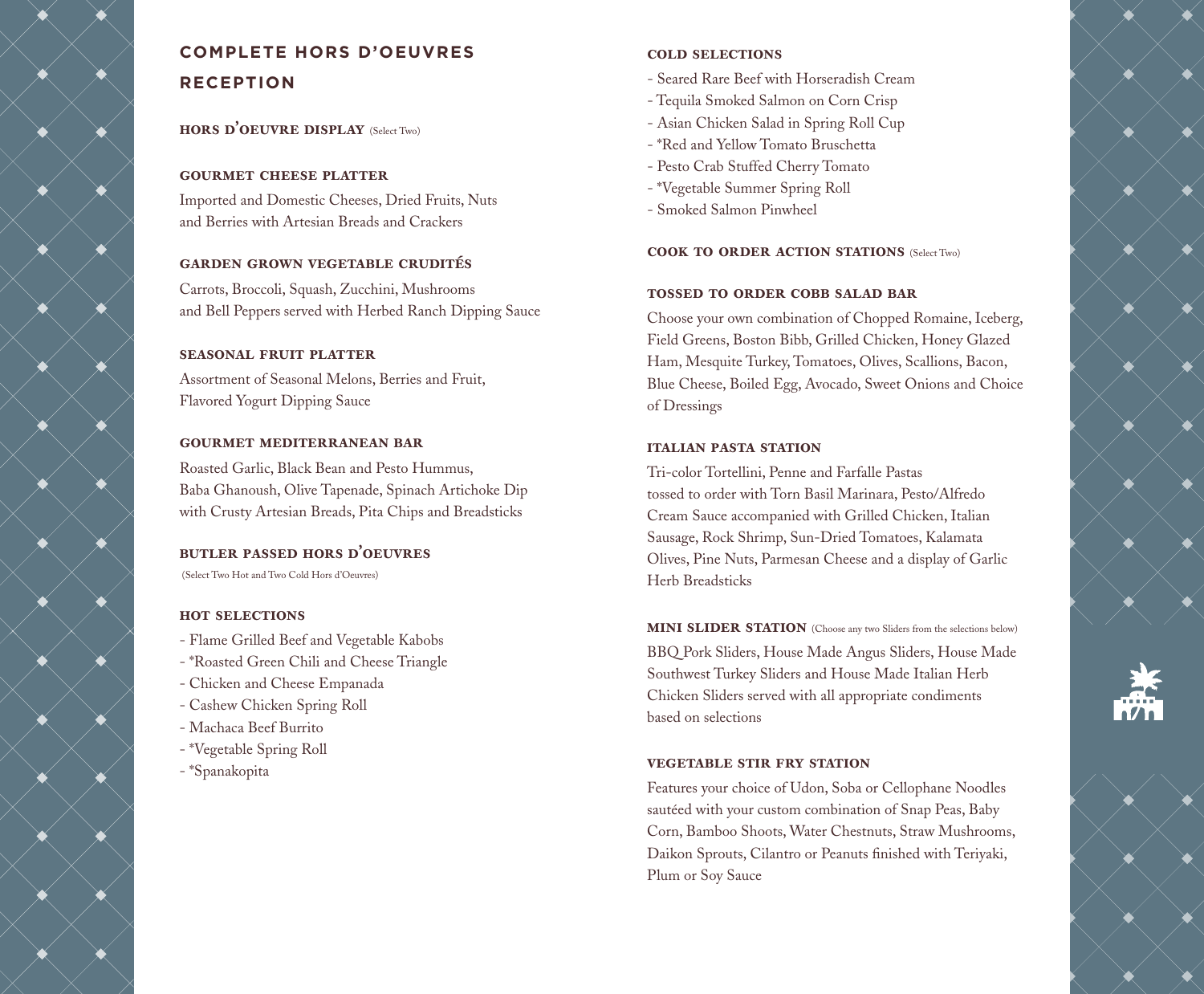

# **ADDITIONAL ENHANCEMENTS**

## **SWEET TOOTH**

Gourmet Cookies and Brownies Miniature Dessert Pastries

### build your own sundae bar

Dutch Chocolate and Vanilla Bean Ice Cream with a Variety of Toppings and Sauces

## ice cream float station

Vanilla and Strawberry Slow Churned Ice Cream with a selection of Retro Bottled Sodas

## kettle popped popcorn

## NACHO BAR

Seasoned Ground Beef, Cheddar Cheese Fondue, Tomatoes, Olives, Jalapenos, Green Onions, Tri-Color Tortilla Chips

# miniature angus beef sliders

Caramelized Onions and Cheddar Cheese

flat bread pizzas Assorted Meats, Cheese and Vegetable Pizzas